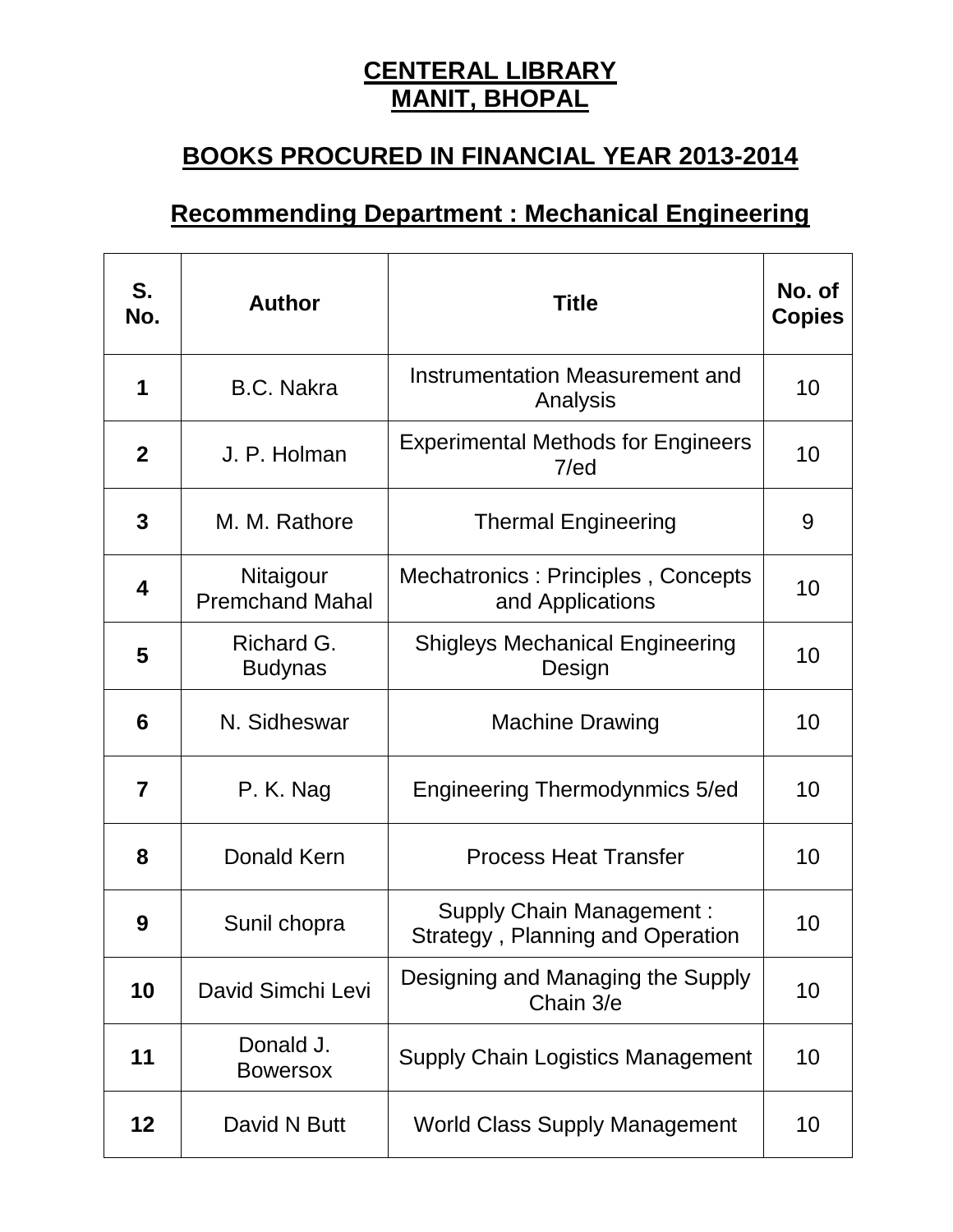| S.<br>No. | <b>Author</b>                  | Title                                                                                                | No. of<br><b>Copies</b> |
|-----------|--------------------------------|------------------------------------------------------------------------------------------------------|-------------------------|
| 13        | S. R. Devadasan                | Lean and Agile Manufacturing,<br>Theoretical, Practical and Research<br><b>Futurities</b>            | 15                      |
| 14        | S. Singhal                     | Implementing ISO 9001-2008 Uality<br><b>Management System</b>                                        | 20                      |
| 15        | K. Rajagopal                   | <b>Operations Research</b>                                                                           | 10                      |
| 16        | <b>Efraim Turban</b>           | <b>Decision Support and Business</b><br><b>Intelligense Systems</b>                                  | 10                      |
| 17        | S. N. Chary                    | <b>Production and Operations</b><br>Management                                                       | 10                      |
| 18        | William J.<br><b>Stevenson</b> | <b>Operations Management With DVD</b>                                                                | 10                      |
| 19        | <b>Jay Heizer</b>              | <b>Operations Management 9/e</b>                                                                     | 10                      |
| 20        | <b>Basant Agrawal</b>          | <b>Engineering Graphics</b>                                                                          | 20                      |
| 21        | P. I. Varghese                 | <b>Engineering Graphics</b>                                                                          | 10                      |
| 22        | Karl U. Kainer                 | <b>Metal Matrix Composites: Custom</b><br>Made Materials for Automotive and<br>Aerospace Engineering | 1                       |
| 23        | Bhagwan D.<br>Agarwal          | Analysis and Performance of Fiber<br>Composites                                                      | 5                       |
| 24        | V. Raghavan                    | Materials Science and Engineering:<br>A First Course 5/e                                             | 20                      |
| 25        | G. K. Narula                   | <b>Materials Science</b>                                                                             | 10                      |
| 26        | P.C. Pandey                    | <b>Production Engineering and Science</b>                                                            | 10                      |